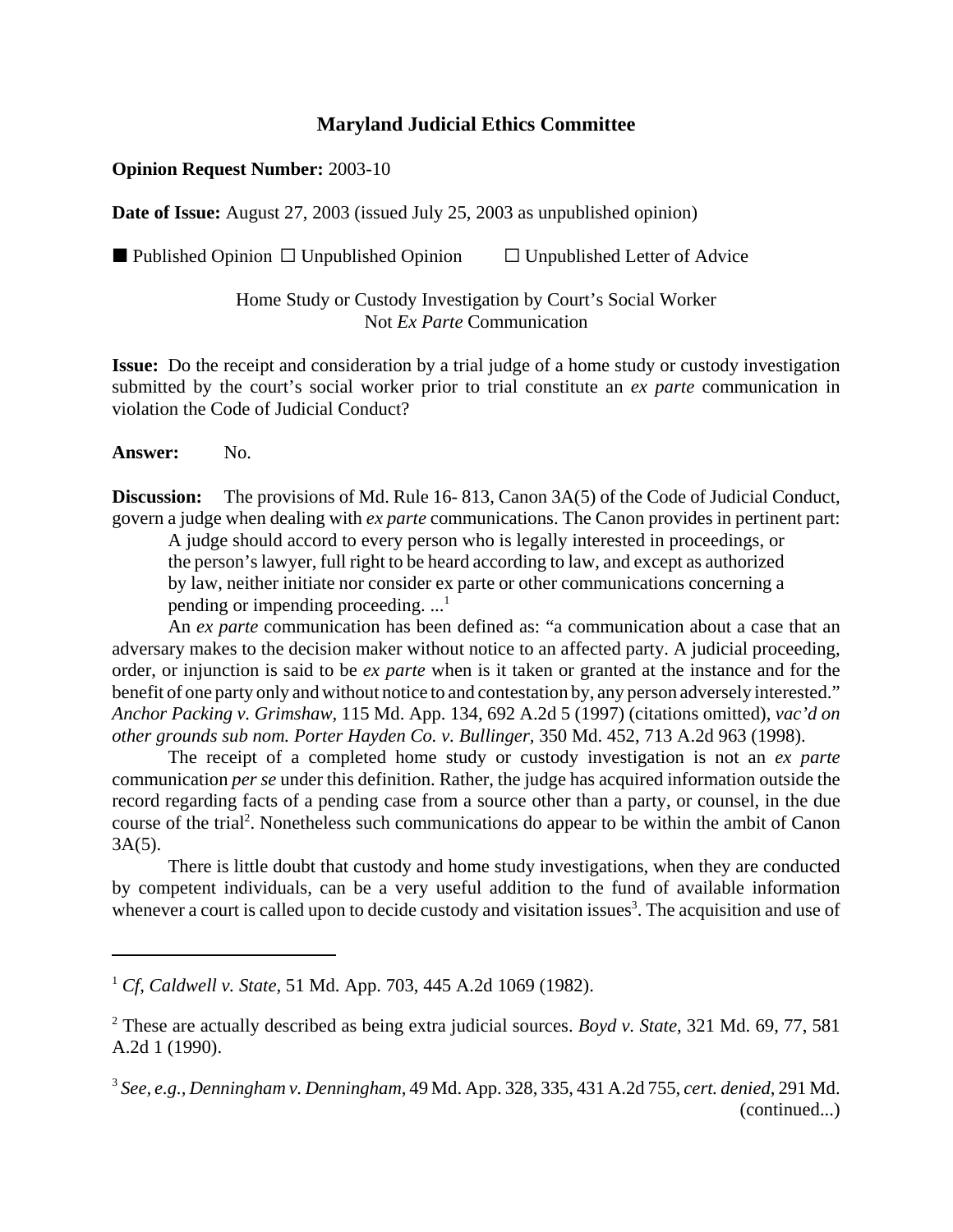## **Maryland Judicial Ethics Committee**

**Opinion Request Number:** 2003-10

**Date of Issue:** August 27, 2003 (issued July 25, 2003 as unpublished opinion)<br>■ Published Opinion □ Unpublished Opinion □ Unpublished Letter of Advice  $\blacksquare$  Published Opinion  $\Box$  Unpublished Opinion Page 2 of 3

such reports are virtually universal and should not be discouraged. Trial courts, in making the very serious decisions regarding child custody and visitation, need access to all of the evidence, and the sources of that evidence, that bear on the issues. These reports and investigations not only provide direct evidence on the issues but also may provide additional sources of such evidence that the court and the parties may wish to be considered. It is no overstatement to say that these reports can play a significant role in the outcome of custody and visitation cases in particular<sup>4</sup>. Such investigations are also necessary in adoption cases, guardianship matters, and proceedings to terminate parental rights<sup>5</sup>. At times and in appropriate cases, judges can attempt to avoid extra judicial communications problems by appointing a guardian *ad litem* for the child or children<sup>6</sup>.

As the language of Canon 3A(5) indicates, a judge is allowed to participate in an *ex parte* communication regarding a pending matter if that communication is authorized by law.The issuance of a temporary protective order under the Domestic Violence statute, Md. Code, Family Law Article § 4-505, is perhaps the most well known judicial proceeding in which *ex parte* communications are permitted by law. As it pertains generally to custody and visitations issues, however, no such statutory permission is specifically granted.

Case law in Maryland provides little procedural guidance regarding the receipt and use of custody and visitation investigation reports. However, an inspection of the cases discloses that the appellate courts have not expressed particular concern about how or when a trial court obtains such reports and investigations, but rather what the trial court does with those documents once they are in the court's possession. There is one constant thread through the pronouncements of the appellate courts; if a trial court considers a home study or investigation report in reaching its decision regarding custody or visitation, the parties must be made privy to that report and must be accorded

 $3$ (...continued)

<sup>773 (1981);</sup> *Ross v. Hoffman,* 280 Md. 172, 372 A.2d 582 (1977); *Ross v. Pick*, 199 Md. 341, 86 A.2d 463 (1952); and *see* the dissent in *Hosain v. Malik*, 108 Md. App. 284, 339-40, 671 A.2d 988 (1996).

<sup>4</sup> *See, e.g., Ouellette v. Ouellette*, 246 Md. 604, 229 A.2d 129 (1967), *Goldschmiedt v. Goldschmiedt,* 258 Md. 22, 265 A.2d 264 (1970); and *Howard v. Gish*, 36 Md. App. 446, 457-59, 373 A.2d 1280 (1977). However, there is no general requirement that such investigations be undertaken. *Powers v. Hadden*, 30 Md. App. 577, 587, 353 A.2d 641 (1976).

 $<sup>5</sup>$  They are required by rule if these proceedings are contested. Md. Rule 9-106(b).</sup>

<sup>6</sup> *Auclair v. Auclair*, 127 Md. App. 1, 730 A.2d 1260 (1999); and *see Leary v. Leary*, 97 Md. App. 26, 627 A.2d 30 (1993).